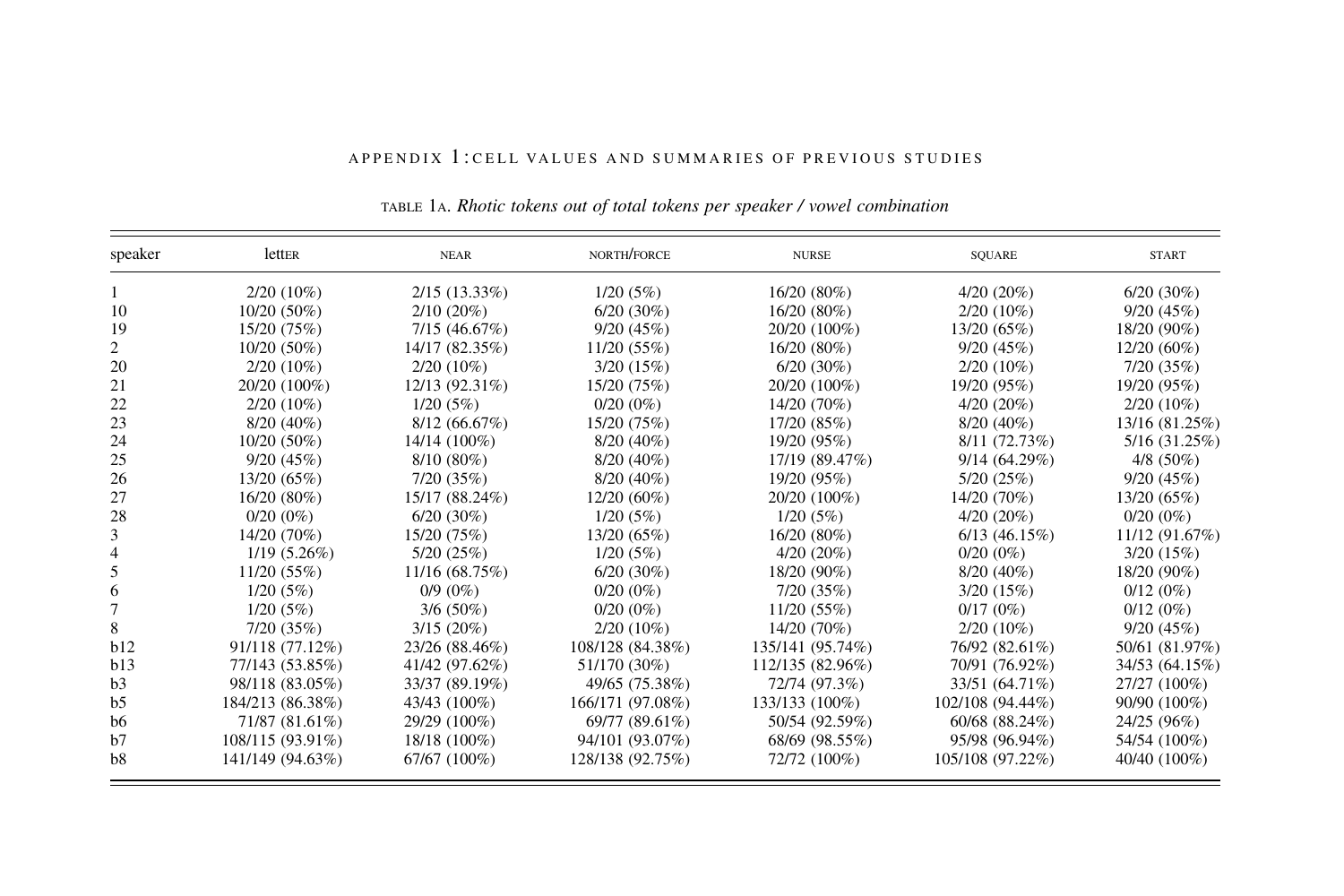| speaker | morpheme final    | morpheme internal | word final       | non-prepausal    | prepausal        | content word     | function word      |
|---------|-------------------|-------------------|------------------|------------------|------------------|------------------|--------------------|
|         | $8/24(33.33\%)$   | 16/45 (35.56%)    | 7/46 (15.22%)    | 26/103 (25.24%)  | 5/12(41.67%)     | 28/84 (33.33%)   | 3/31 (9.68%)       |
| 10      | 7/23 (30.43%)     | 23/44 (52.27%)    | 15/43 (34.88%)   | 35/94 (37.23%)   | 10/16(62.5%)     | 38/80 (47.5%)    | 7/30(23.33%)       |
| 19      | 10/21 (47.62%)    | 49/54 (90.74%)    | 23/40 (57.5%)    | 72/99 (72.73%)   | $10/16(62.5\%)$  | 67/87 (77.01%)   | 15/28 (53.57%)     |
|         | 10/21 (47.62%)    | 30/46 (65.22%)    | 32/50 (64%)      | 59/98 (60.2%)    | 13/19 (68.42%)   | 56/83 (67.47%)   | 16/34 (47.06%)     |
| 20      | 3/24(12.5%)       | 12/45 (26.67%)    | 7/51 (13.73%)    | 18/99 (18.18%)   | 4/21(19.05%)     | 16/85 (18.82%)   | 6/35(17.14%)       |
| 21      | 18/21 (85.71%)    | 38/39 (97.44%)    | 49/53 (92.45%)   | 90/98 (91.84%)   | $15/15(100\%)$   | 74/79 (93.67%)   | 31/34 (91.18%)     |
| 22      | 2/25(8%)          | 14/37 (37.84%)    | 7/58 (12.07%)    | 21/102 (20.59%)  | $2/18(11.11\%)$  | 16/85 (18.82%)   | 7/35(20%)          |
| 23      | 14/23 (60.87%)    | 31/37 (83.78%)    | 24/48 (50%)      | 45/75 (60%)      | 24/33 (72.73%)   | 49/71 (69.01%)   | 20/37 (54.05%)     |
| 24      | 19/23 (82.61%)    | 25/44 (56.82%)    | 20/34 (58.82%)   | 53/83 (63.86%)   | $11/18(61.11\%)$ | 51/77 (66.23%)   | 13/24 (54.17%)     |
| 25      | 14/20 (70%)       | 22/30 (73.33%)    | 19/41 (46.34%)   | 41/72 (56.94%)   | 14/19 (73.68%)   | 45/66 (68.18%)   | $10/25(40\%)$      |
| 26      | 11/31 (35.48%)    | 21/32 (65.63%)    | 29/57 (50.88%)   | 58/116 (50%)     | 3/4(75%)         | 43/72 (59.72%)   | 18/48 (37.5%)      |
| 27      | 22/30 (73.33%)    | 29/38 (76.32%)    | 39/49 (79.59%)   | 87/114 (76.32%)  | $3/3(100\%)$     | 62/78(79.49%)    | 28/39 (71.79%)     |
| 28      | $4/20(20\%)$      | $1/45(2.22\%)$    | 7/55 (12.73%)    | 9/103(8.74%)     | $3/17(17.65\%)$  | 7/84 (8.33%)     | 5/36 (13.89%)      |
|         | 9/16(56.25%)      | 36/44 (81.82%)    | 30/45 (66.67%)   | 63/84(75%)       | 12/21 (57.14%)   | 59/76 (77.63%)   | 16/29 (55.17%)     |
|         | 3/19 (15.79%)     | 6/42(14.29%)      | 5/58 (8.62%)     | $11/110(10\%)$   | 3/9 (33.33%)     | 13/87 (14.94%)   | $1/32(3.13\%)$     |
|         | 13/22 (59.09%)    | 35/43 (81.4%)     | 24/51 (47.06%)   | 64/103 (62.14%)  | 8/13(61.54%)     | 58/80 (72.5%)    | 14/36 (38.89%)     |
| 6       | $2/15(13.33\%)$   | 7/41 (17.07%)     | $2/45(4.44\%)$   | 7/72(9.72%)      | 4/29 (13.79%)    | $7/73(9.59\%)$   | $4/28$ $(14.29\%)$ |
|         | $1/18(5.56\%)$    | $10/33(30.3\%)$   | $4/44(9.09\%)$   | 11/76 (14.47%)   | 4/19(21.05%)     | 13/67 (19.4%)    | $2/28(7.14\%)$     |
| 8.      | $6/19$ $(31.58%)$ | 18/40 (45%)       | 13/56 (23.21%)   | 31/95 (32.63%)   | $6/20(30\%)$     | 28/78 (35.9%)    | 9/37(24.32%)       |
| b12     | 46/57 (80.7%)     | 186/191 (97.38%)  | 251/318 (78.93%) | 403/484 (83.26%) | 80/82 (97.56%)   | 297/323 (91.95%) | 186/243 (76.54%)   |
| b13     | 58/88 (65.91%)    | 125/208 (60.1%)   | 202/338 (59.76%) | 266/482 (55.19%) | 119/152 (78.29%) | 247/377 (65.52%) | 138/257 (53.7%)    |
| b3      | 51/69 (73.91%)    | 80/83 (96.39%)    | 181/220 (82.27%) | 200/251 (79.68%) | 112/121 (92.56%) | 200/218 (91.74%) | 112/154 (72.73%)   |
| b5      | 94/95 (98.95%)    | 229/229 (100%)    | 395/434 (91.01%) | 496/535 (92.71%) | 222/223 (99.55%) | 471/476 (98.95%) | 247/282 (87.59%)   |
| b6      | 41/46 (89.13%)    | 82/87 (94.25%)    | 180/207 (86.96%) | 185/220 (84.09%) | 118/120 (98.33%) | 186/203 (91.63%) | 117/137 (85.4%)    |
| b7      | 62/67 (92.54%)    | 127/128 (99.22%)  | 248/260 (95.38%) | 325/342 (95.03%) | 112/113 (99.12%) | 275/280 (98.21%) | 162/175 (92.57%)   |
| b8      | 95/100 (95%)      | 144/149 (96.64%)  | 314/325 (96.62%) | 426/447 (95.3%)  | 127/127 (100%)   | 325/338 (96.15%) | 228/236 (96.61%)   |

TABLE 2A. Rhotic tokens out of total tokens per speaker and other context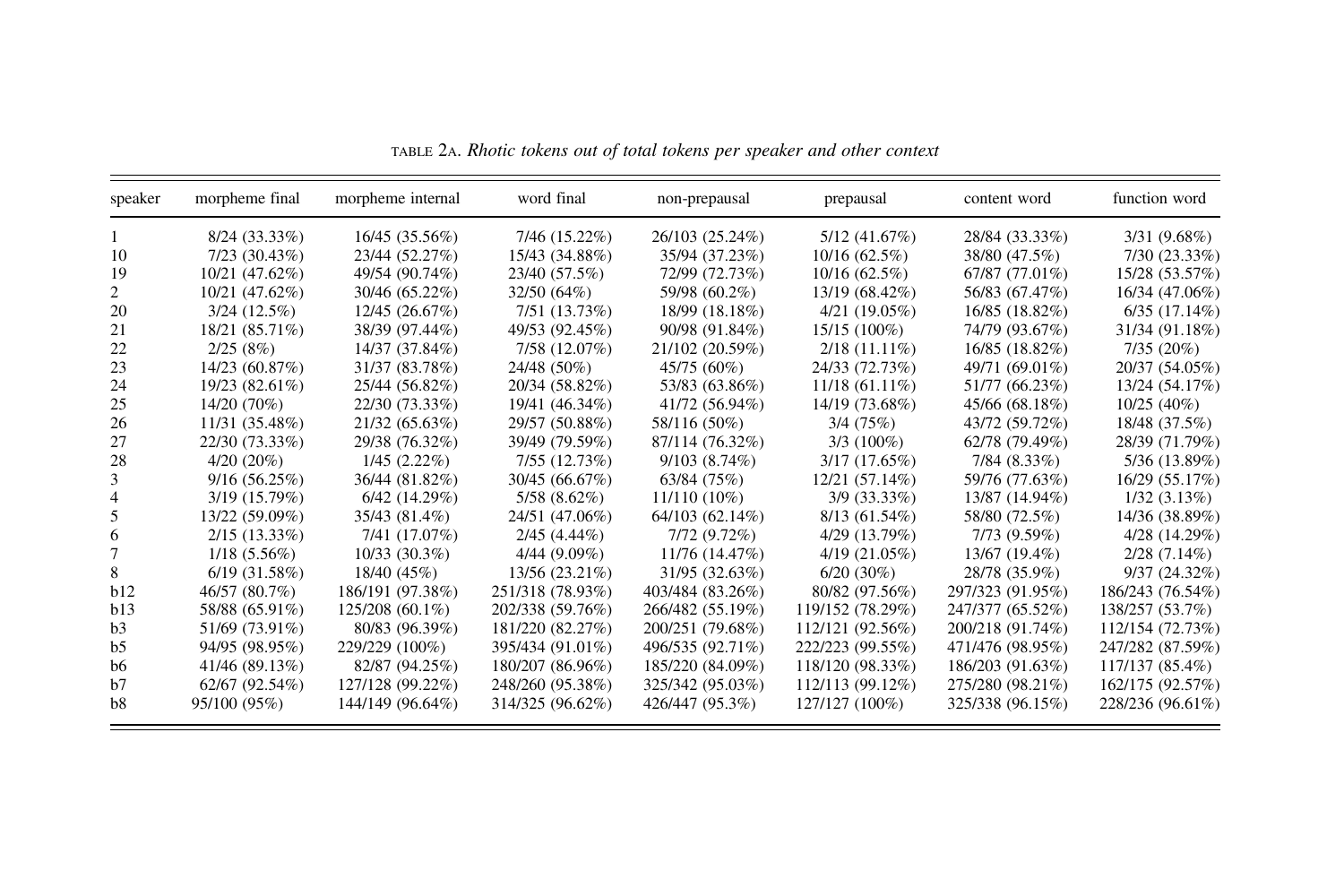| Study                                                                                          | variety/ies                                                           | direction                                                        | preceding<br>vowel                           | tautosyllabic<br>C  | /r/ |        | other prepausal morpheme-<br>final | word-<br>final | stress emphasis functionword length | word | word<br>frequency |
|------------------------------------------------------------------------------------------------|-----------------------------------------------------------------------|------------------------------------------------------------------|----------------------------------------------|---------------------|-----|--------|------------------------------------|----------------|-------------------------------------|------|-------------------|
| Asprey, 2007<br>Barras, 2010                                                                   | <b>Black Country</b><br>Lancashire                                    | nonrhoticity<br>nonrhoticity                                     | $\ast$<br>back<br>vowels<br>front<br>vowels* | $^{+}$              |     | $+$    |                                    |                | $^{+}$                              |      |                   |
| Baxter, 2008<br>Becker, 2014<br>Dudman, 2000<br>Elliott, 2000<br>Ellis, Groff, &<br>Mead, 2006 | Ouebec<br>New York City<br>Cornwall<br>American films<br>Philadelphia | rhoticity<br>rhoticity<br>nonrhoticity<br>rhoticity<br>rhoticity | $\frac{1}{2}$<br>*<br>*                      | $^{+}$              |     |        |                                    | $+$            | $^+$<br>$+$                         |      |                   |
| Feagin, 1990<br>French, 1988<br>Hartmann &<br>Zerbian, 2010                                    | Alabama<br>Yorkshire<br>South Africa                                  | rhoticity<br>nonrhoticity<br>rhoticity                           | *                                            | $+$<br>$\mathbf{0}$ |     | $^{+}$ |                                    |                | $^{+}$                              |      |                   |
| Hinton $&$<br>Pollock, 2000                                                                    | Iowa                                                                  | $\ast$                                                           | $\overline{0}$                               |                     |     |        |                                    |                | $^{+}$                              |      |                   |
| Hollitzer, 2013                                                                                | Berkshire,<br>Wiltshire,<br>Somerset                                  | nonrhoticity *                                                   |                                              | $^{+}$              |     |        |                                    |                |                                     |      |                   |
| Irwin & Nagy,<br>2007                                                                          | <b>Boston</b>                                                         | rhoticity                                                        | back<br>vowels<br>front<br>vowels*           | $^{+}$              |     |        | $\mathbf{0}$                       | $+$            |                                     |      | $\Omega$          |
| Jones, 1998                                                                                    | Devon; West<br>Somerset                                               | nonrhoticity                                                     | $\ast$                                       |                     |     |        |                                    |                |                                     |      |                   |
| Labov, 1966<br>[1972]                                                                          | New York City rhoticity                                               |                                                                  | $\ast$                                       |                     |     |        |                                    | $^{+}$         |                                     |      |                   |
| Miller, 1998                                                                                   | Philadelphia                                                          | rhoticity                                                        | $\ast$                                       |                     |     |        |                                    |                |                                     |      |                   |

TABLE 3A. Internal effects on rhoticity reported in previous studies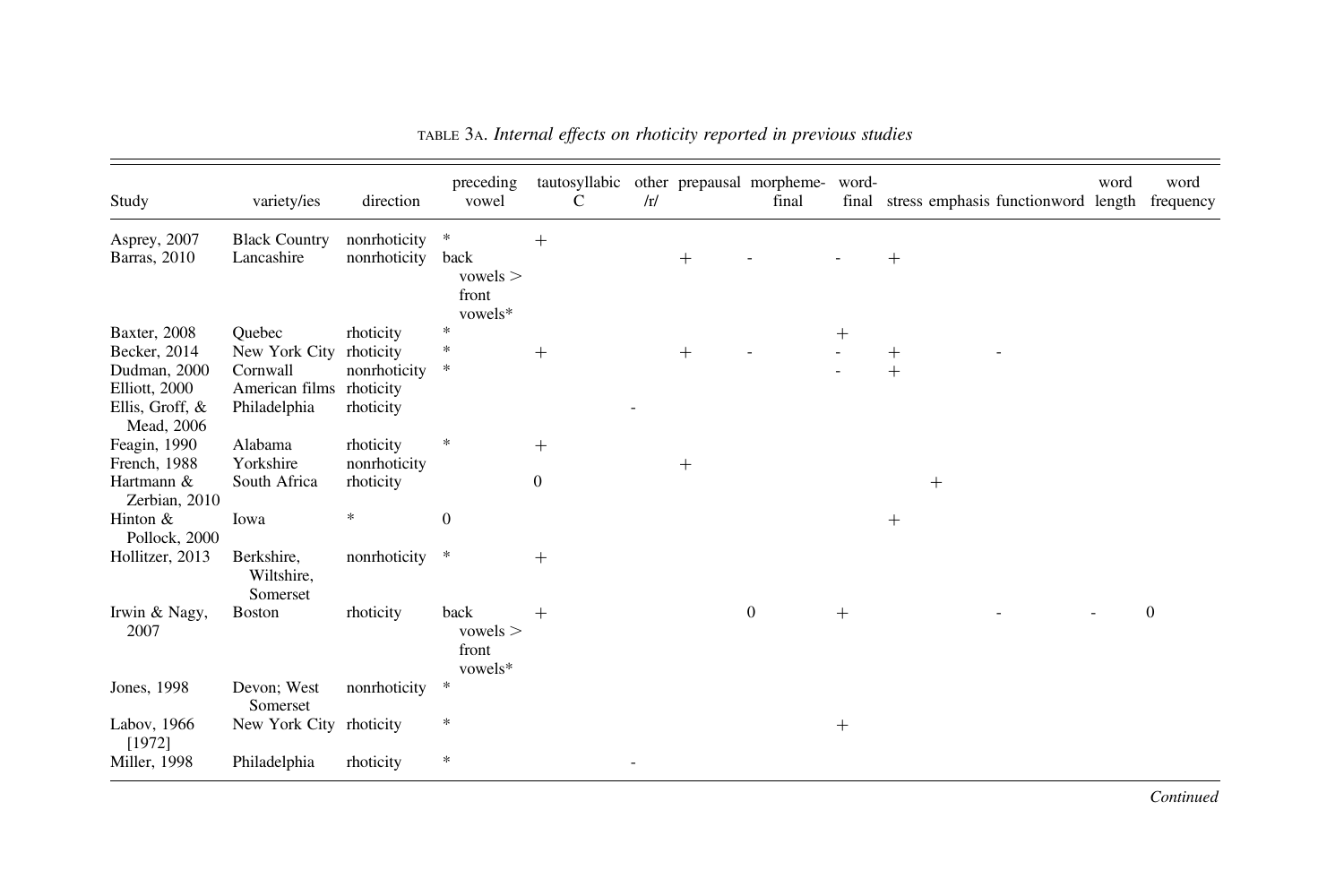| Study                                                | variety/ies                                  | direction                      | preceding<br>vowel                | tautosyllabic<br>C     | /r/          |        | other prepausal morpheme-<br>final | word-<br>final | stress emphasis functionword length |              | word | word<br>frequency |
|------------------------------------------------------|----------------------------------------------|--------------------------------|-----------------------------------|------------------------|--------------|--------|------------------------------------|----------------|-------------------------------------|--------------|------|-------------------|
| <b>Myhill</b> , 1988<br>Nagy & Irwin,<br>2010        | Philadelphia<br>Boston; New<br>Hampshire     | nonrhoticity *<br>rhoticity    |                                   | $\mathbf{0}$<br>$^{+}$ | $\mathbf{0}$ | $+$    |                                    | $\mathbf{0}$   | $+$                                 |              |      |                   |
| Parslow, 1967,<br>1971                               | <b>Boston</b>                                | rhoticity                      | $NURSE$ $>$<br>other<br>vowels    |                        |              |        |                                    |                |                                     |              |      |                   |
| Piercy, 2006,<br>2007, 2012                          | Dorset                                       | nonrhoticity                   | $\ast$                            | $^{+}$                 |              | $^{+}$ | *                                  |                | $^{+}$                              | $\mathbf{0}$ |      |                   |
| Pollock & Berni, Tennessee<br>1997                   |                                              | $\ast$                         | $\frac{1}{2}$                     |                        |              |        |                                    |                |                                     |              |      |                   |
| Schützler, 2010<br>Sharbawi &<br>Deterding,<br>2010  | Edinburgh<br>Brunei;<br>Singapore            | nonrhoticity<br>rhoticity      | $\overline{0}$                    |                        |              | $^{+}$ |                                    |                | $^{+}$                              |              |      |                   |
| Simpson, 1996<br>Sudbury & Hay,<br>2002 <sup>1</sup> | Shropshire<br>New Zealand                    | nonrhoticity<br>nonrhoticity   | back<br>vowels<br>front<br>vowels |                        |              |        |                                    |                | $^{+}$<br>$+$                       |              |      |                   |
| Sullivan, 1992<br>Trudgill &<br>Gordon, 2006         | Devon<br>Australia                           | nonrhoticity<br>nonhoticity    | $\ast$                            |                        |              |        |                                    |                |                                     |              |      |                   |
| Villard, 2009                                        | <b>New</b><br>Hampshire;<br>Vermont          | rhoticity                      | $\ast$                            |                        |              |        |                                    |                |                                     |              |      |                   |
| Vivian, 2000<br>Watt, Llamas, &<br>Johnson, 2014     | Lancashire<br>Scottish-<br>English<br>Border | nonrhoticity *<br>nonrhoticity |                                   | $\ast$                 |              |        |                                    |                | $^{+}$                              |              |      |                   |
| Williams, 1991                                       | Isle of Wight                                | nonrhoticity                   |                                   |                        |              |        |                                    |                |                                     |              |      |                   |

тавье За. *Continued* 

Note: Key:  $+$  = favors rhoticity,  $-$  = disfavors rhoticity,  $0 =$  no effect,  $*$  = mixed or multiple effects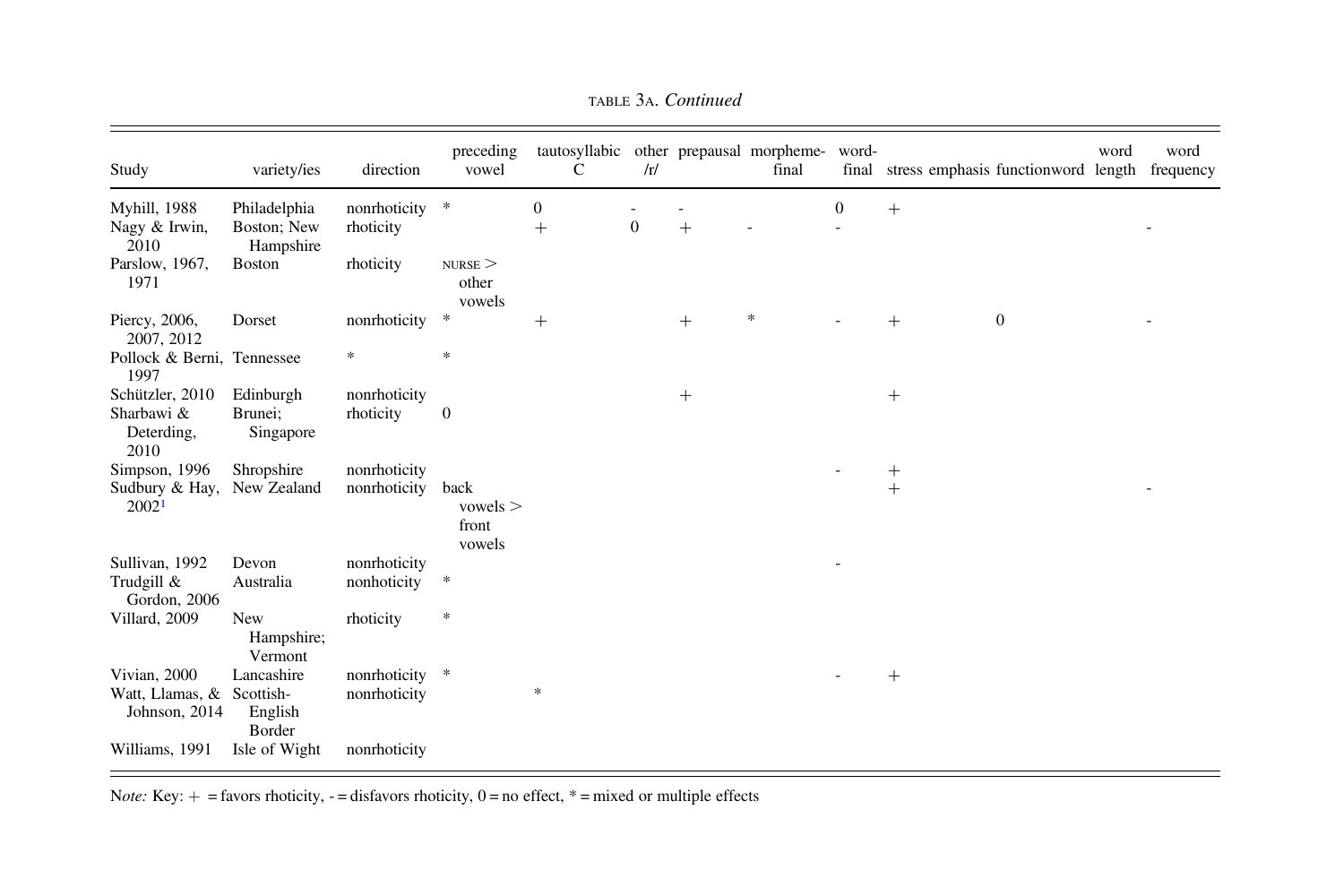| Study                                                         | Variety                                                                 | Effect of preceding vowel                                                                                                                                                                                  |
|---------------------------------------------------------------|-------------------------------------------------------------------------|------------------------------------------------------------------------------------------------------------------------------------------------------------------------------------------------------------|
| Asprey, 2007:96–98                                            | <b>Black Country</b>                                                    | $NURSE >$ letter $>$ square $>$ near $>$<br>NORTH > START                                                                                                                                                  |
| Barras, 2010:115, 175                                         | Lancashire                                                              | $back$ vowels $>$ front vowels<br>$FORCE$ > NURSE > START > NORTH ><br>$s$ ouare $>$ near $>$ letter                                                                                                       |
| Baxter, 2008                                                  | Stanstead (Quebec)                                                      | $NURSE$ > back vowels > front vowels ><br>letter                                                                                                                                                           |
| Becker, 2014:155–156                                          | New York City                                                           | $NURSE$ > $NEAR$ > $START$ > $SQUARE$ ><br>NORTH/FORCE <sup>2</sup>                                                                                                                                        |
| Dudman, 2000:36                                               | Cornwall                                                                | CURE $>$ START (f) $>$ NURSE $>$ NEAR $>$<br>$s$ quare $>$ north/force $>$ start (b) $>$<br>letter $(?)$                                                                                                   |
| Feagin, 1990:132                                              | Alabama                                                                 | $NURSE$ > $NEAR$ > $SOUARE$ > $START$ ><br>$norm >$ FORCE $>$ letter                                                                                                                                       |
| Hinton & Pollock, 2000                                        | Davenport (Iowa)                                                        | no effect <sup>3</sup>                                                                                                                                                                                     |
| Hollitzer, 2013                                               | Berkshire, Wiltshire,<br>Somerset                                       | $NURSE$ > letter > other vowels<br>$\gamma$ <sub>NURSE</sub> $>$ near $>$ letter $>$ start $>$<br>$\text{SQUARE}$ > $\text{NORTH}/\text{FORE}$ <sup>4</sup>                                                |
| Irwin & Nagy, 2007:140-                                       | Boston & New                                                            | $NURSE$ > $START$ > $SOUARE$ > $CURE$ >                                                                                                                                                                    |
| 142; Nagy & Irwin,<br>2010:256-257                            | Hampshire                                                               | $NEAR$ > $NORTH/$ FORCE > letter                                                                                                                                                                           |
| Jones, 1998                                                   | Devon, West Somerset                                                    | $srART > FUR > 'farmer, damping', NOTH/$<br>$FORCE \geq FIR$                                                                                                                                               |
| Labov, 1972                                                   | New York City                                                           | $NURSE$ > letter<br>$back$ vowels $>$ front vowels                                                                                                                                                         |
| Miller, 1998<br>Myhill, 1988                                  | Philadelphia<br>Philadelphia                                            | $NURSE$ > all other vowels > letter<br>$NURSE$ > all other vowels > letter (more<br>integrated into white community)<br>$NURSE$ > $START$ > all other vowels (less<br>integrated into white community)     |
| Nagy & Irwin, 2010:258-<br>259, 277                           | <b>Boston</b>                                                           | $NURSE$ > $START$ > $CURE$ > $FUR$ > $NORTH$ /<br>$r$ orce $>$ near $>$ letter $>$ square (older<br>speakers)<br>CURE > START > NURSE > SQUARE ><br>$NEAR$ > $NORTH/$ FORCE > letter (younger<br>speakers) |
| Nagy & Irwin, 2010:260,<br>$277 - 278$                        | New Hampshire                                                           | $NURSE$ > $SQUARE$ > $NEAR$ > $START$ ><br>$NORTH/$ FORCE $>$ letter (older speakers)<br>$START > SQUARE > NORTH/$ FORCE ><br>$NURSE$ > $NEAR$ > letter (younger<br>speakers $)^5$                         |
| Parslow, 1967; 1971<br>Piercy, $2012:81-82$ <sup>6</sup>      | <b>Boston</b><br>Dorset                                                 | $NURSE$ > other vowels<br>$NURSE$ > $NEAR$ > $START$ > $letter$ > $CURE$ >                                                                                                                                 |
| Pollock & Bernie, 1997                                        | Memphis (Tennessee)                                                     | $\text{SOLIARE}$ $>$ north/ force<br>$NURSE$ > front vowels > back vowels ><br>letter                                                                                                                      |
| Sharbawi & Deterding, 2010<br>Sudbury & Hay, 2002:289-<br>290 | Brunei, Singapore<br>New Zealand                                        | no effect <sup>7</sup><br>back vowels $>$ front vowels <sup>8</sup>                                                                                                                                        |
| Sullivan, 1992:82-83                                          | Exeter                                                                  | $(NEAR)$ > NURSE > START > SQUARE ><br>$_{\rm FORCE}$ $>$ letter $>$ north                                                                                                                                 |
| Trudgill & Gordon, 2006:240<br>Villard, 2009                  | Austalian English<br><b>Upper Valley (New</b><br>Hampshire,<br>Vermont) | NORTH/ FORCE, letter $>$ others <sup>9</sup><br>$NURSE$ > letter                                                                                                                                           |

TABLE 4A. Effects of preceding vowel on rhoticity reported in previous studies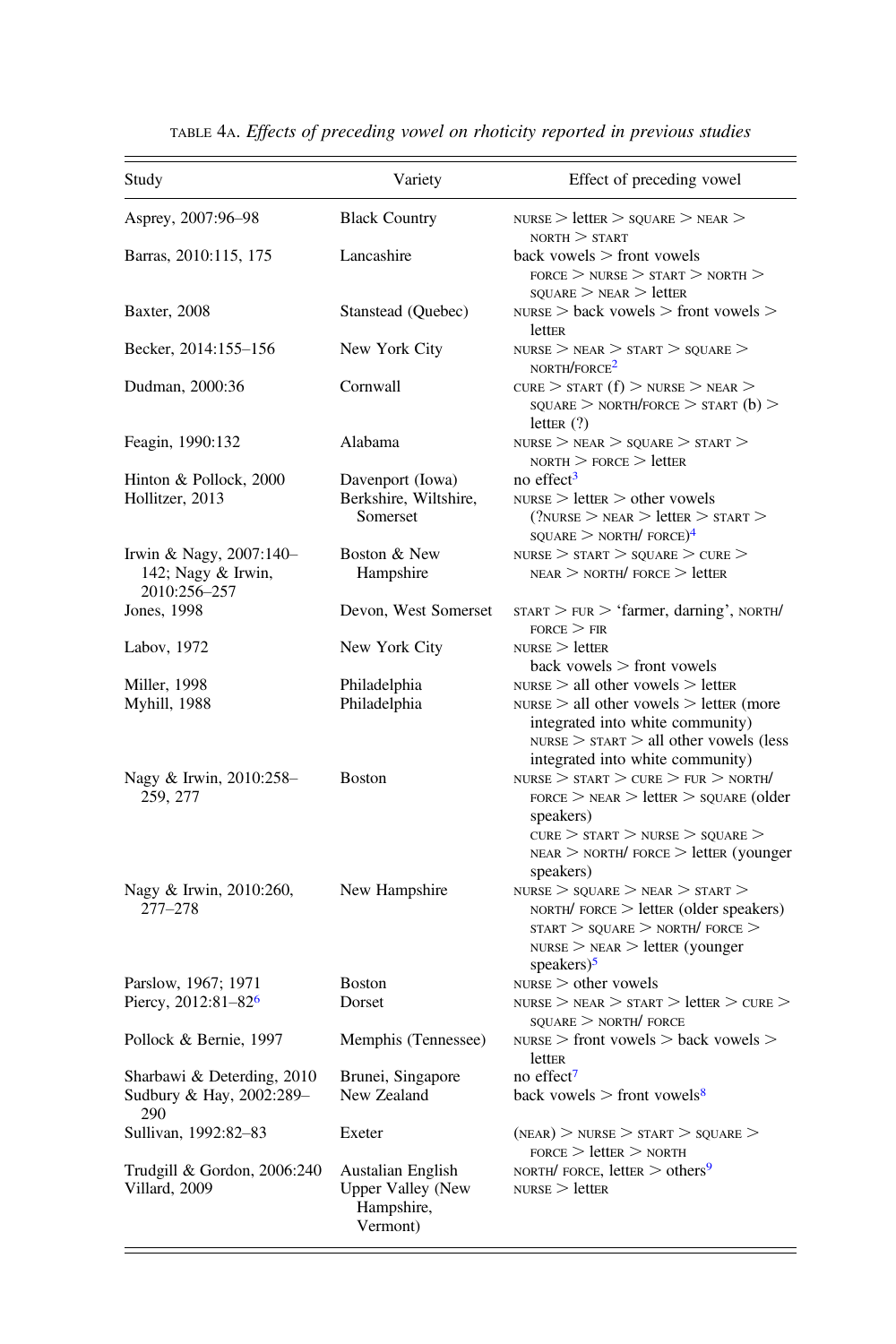| Study                                               | Variety                                           | gender           | class         | ethnicity                                                                     | locality | style            | exposure |
|-----------------------------------------------------|---------------------------------------------------|------------------|---------------|-------------------------------------------------------------------------------|----------|------------------|----------|
| Elliott, 2000<br>Becker, 2014                       | American films<br>New York                        | female<br>female | middle-class  | change only for white<br>& Jewish                                             |          | formal           |          |
| Feagin, 1990                                        | Alabama                                           | female           | working-class |                                                                               |          |                  |          |
| Irwin & Nagy, 2007                                  | <b>Boston</b>                                     | *                | middle-class  |                                                                               |          |                  |          |
| Nagy & Irwin, 2010                                  | Boston, New Hampshire                             | $\frac{1}{2}$    | sk.           | $\theta$                                                                      |          |                  |          |
| Ellis, Groff, & Mead, 2006                          | Philadelphia                                      | $\frac{1}{2}$    |               | disfavored by African<br>Americans                                            |          |                  |          |
| Villard, 2009                                       | Upper Valley (New Hampshire,<br>Vermont)          | female           | middle-class  |                                                                               |          |                  |          |
| <b>Baxter</b> , 2008                                | Stanstead (Quebec)                                | female           | middle-class  |                                                                               |          |                  |          |
| Parslow, 1967, 1971                                 | Boston (Massachusetts)                            |                  |               |                                                                               |          |                  |          |
| Labov, 1966 [1972]                                  | New York                                          | female           |               | favored by whites                                                             |          | formal           |          |
| Myhill, 1988                                        | Philadelphia                                      |                  |               | 0 (but favored by<br>speakers more<br>integrated into the<br>white community) |          |                  |          |
| Miller, 1998                                        | Philadelphia                                      |                  |               | favored by African<br>Americans                                               |          |                  |          |
| Hinton & Pollock, 2000                              | Davenport (Iowa)                                  |                  |               |                                                                               |          | $\boldsymbol{0}$ |          |
| Pollock & Berni, 1997                               | Memphis                                           |                  |               |                                                                               |          | $\mathbf{0}$     |          |
| Cychosz & Johnson, 2017<br>Hartmann & Zerbian, 2010 | American English (Buckeye Corpus)<br>South Africa | female<br>female | affluent      |                                                                               |          |                  |          |
| Sharbawi & Deterding, 2010                          | Brunei; Singapore<br><b>Black Country</b>         |                  |               |                                                                               | rural    |                  |          |
| Asprey, 2007<br>Barras, 2010                        | Lancashire                                        |                  |               |                                                                               | rural    |                  |          |
| Vivian, 2000                                        | Lancashire                                        | male             |               |                                                                               | $\ast$   |                  |          |
| Jones, 1998                                         | Devon; West Somerset                              |                  |               |                                                                               |          |                  |          |
| Piercy, 2007                                        | Dorset                                            | male             |               |                                                                               | rural    |                  |          |

| TABLE 5A. External effects on rhoticity reported in previous studies (cells report the social group found to favor rhoticity) |  |  |  |
|-------------------------------------------------------------------------------------------------------------------------------|--|--|--|
|                                                                                                                               |  |  |  |

Continued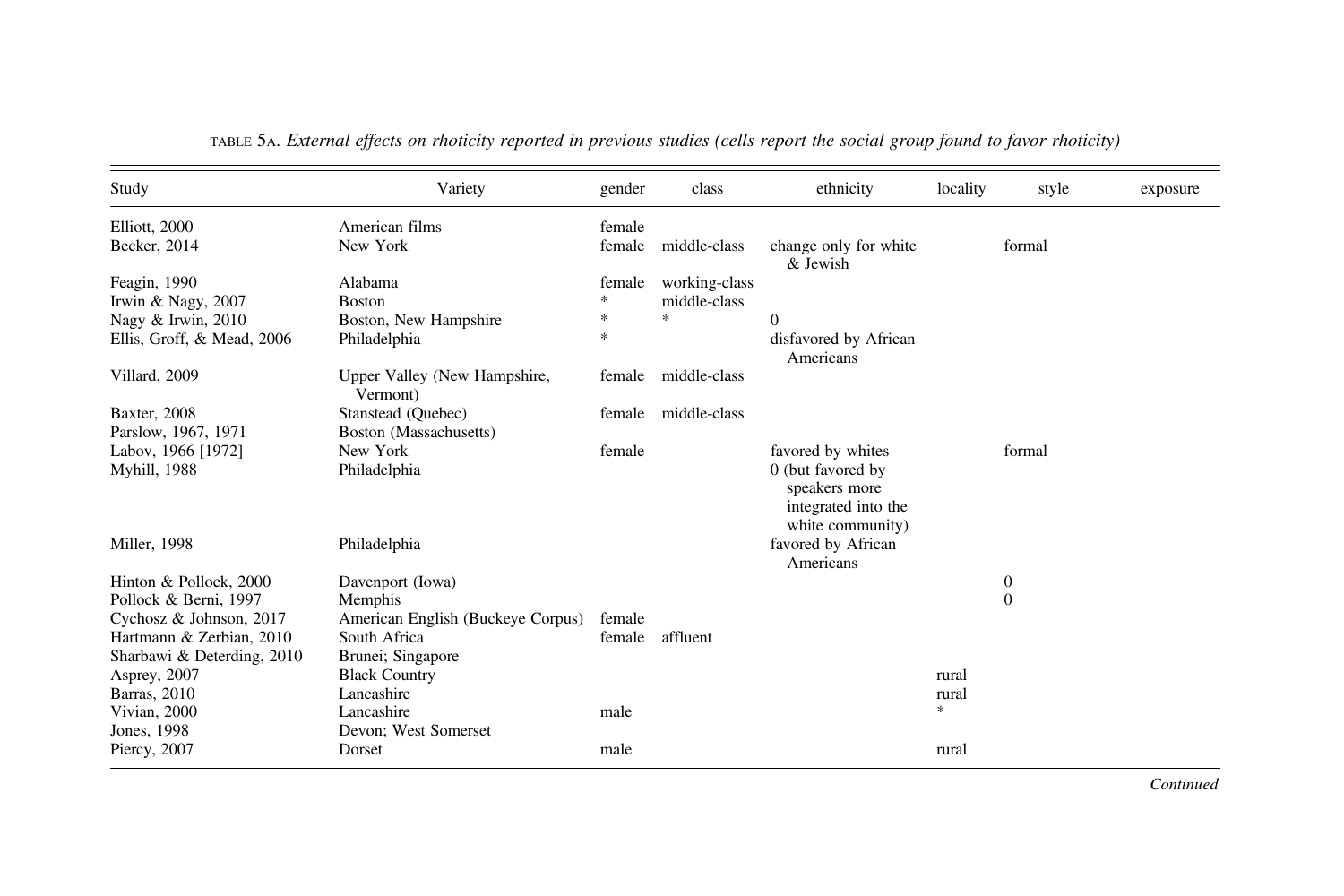| Study                         | Variety                   | gender | class         | ethnicity | locality | style                                                             | exposure                |
|-------------------------------|---------------------------|--------|---------------|-----------|----------|-------------------------------------------------------------------|-------------------------|
| Williams, 1991                | Isle of Wight             |        |               |           |          | minimal pairs<br>wordlist $>$<br>casual<br>speech $>$<br>wordlist |                         |
| Sudbury & Hay, 2002           | New Zealand               |        |               |           | $\ast$   |                                                                   |                         |
| Trudgill & Gordon, 2006       | Australia                 |        |               |           |          |                                                                   |                         |
| Watt, Llamas, & Johnson, 2014 | Scottish-English Border   |        |               |           | $\ast$   |                                                                   |                         |
| Schützler, 2010               | Edinburgh                 | male   |               |           |          | wordlist                                                          | more exposed<br>to SSBE |
| Sullivan, 1992                | Devon                     | male   | working-class |           |          | casual speech                                                     |                         |
| Simpson, 1996                 | Shropshire                |        |               |           |          |                                                                   |                         |
| Dudman, 2000                  | Cornwall                  |        |               |           |          | casual speech                                                     |                         |
| French, 1988                  | Yorkshire                 |        |               |           |          |                                                                   |                         |
| Hollitzer, 2013               | Newbury, Swindon, Taunton |        |               |           | western  |                                                                   |                         |

тавье 5a. *Continued*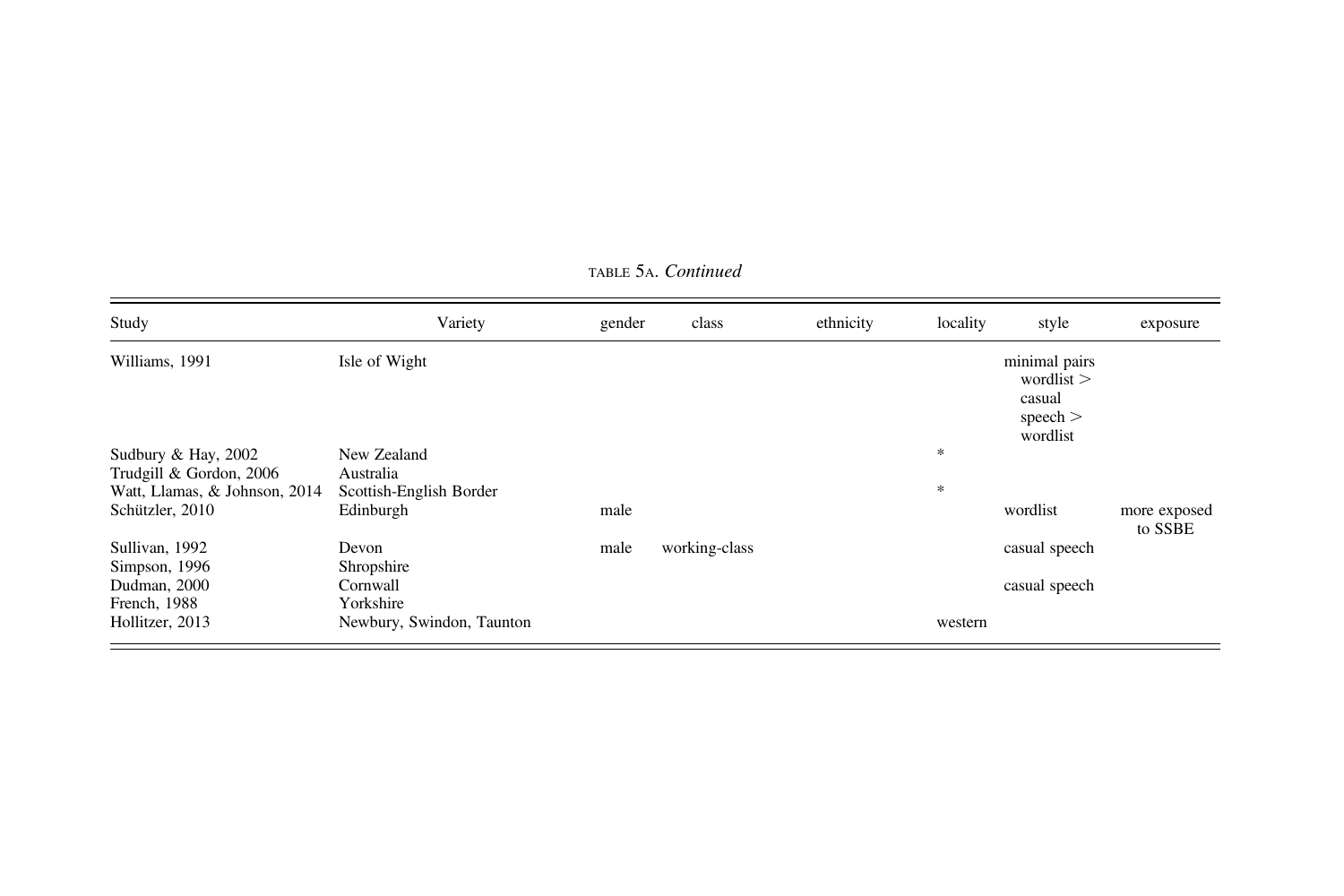Elastic net regression is not widely used in linguistics. Since it is best understood through the matrix approach to regression, we start by describing ordinary least squares regression for context before describing the different forms of penalized regression: ridge, lasso, and elastic net regression.[10](#page-10-0)

### Least squares regression

In normal linear regression, we have a set of p predictor variables  $x_1, x_2...x_p$  and a response variable y. We aim to estimate the values of coefficients  $\beta_1, \beta_2, \beta_n$  such that:

$$
y = \beta_1 x_1 + \beta_2 x_2 + \ldots + \epsilon
$$

where  $\epsilon$  is Gaussian white noise. We have t observations of our predictor and response variables, so that we actually have a vector  $y$  responses of length  $t$ , a  $t$  by  $p$  matrix of predictors X called the design matrix, a vector of random noise  $\epsilon$ , and a vector of coefficients  $β$ . We can then express our model as:

$$
y = X\beta + \epsilon
$$

We estimate the best possible values of  $\beta$  using a method called least squares, which minimizes the sum of squared residuals:

$$
\sum |y - X\beta|^2
$$

The solution to this is the matrix equation:

$$
\beta = (X^T X)^{-1} X^T y
$$

where  $X^T$  is the transpose of the design matrix X and  $(X^T X)^{-1}$  is the inverse of  $X^T X$ . This gives us an estimation of  $\beta$  which is unbiased and as precise as possible.

# Ridge regression

This procedure fails when some of the predictors are highly correlated. From a conceptual standpoint, this is easy to understand. If two predictors rise and fall in tandem, and these rises and falls are linearly related to changes in the response variable, it is difficult or impossible to determine which of the two predictors is responsible for the changes in the response. The 'best' result we can achieve will be coefficient estimates with very large errors, representing the fact that either predictor might actually be irrelevant if all of the observed effect is assigned to the other predictor. From the point of view of our least squares method, if two predictors (two columns of our design matrix) are perfectly correlated then  $X^T X$  has a determinant equal to zero and so has no inverse. If two predictors are nearly perfectly correlated, the determinant of  $X<sup>T</sup>X$  is close to zero and so it is difficult to find the inversion precisely.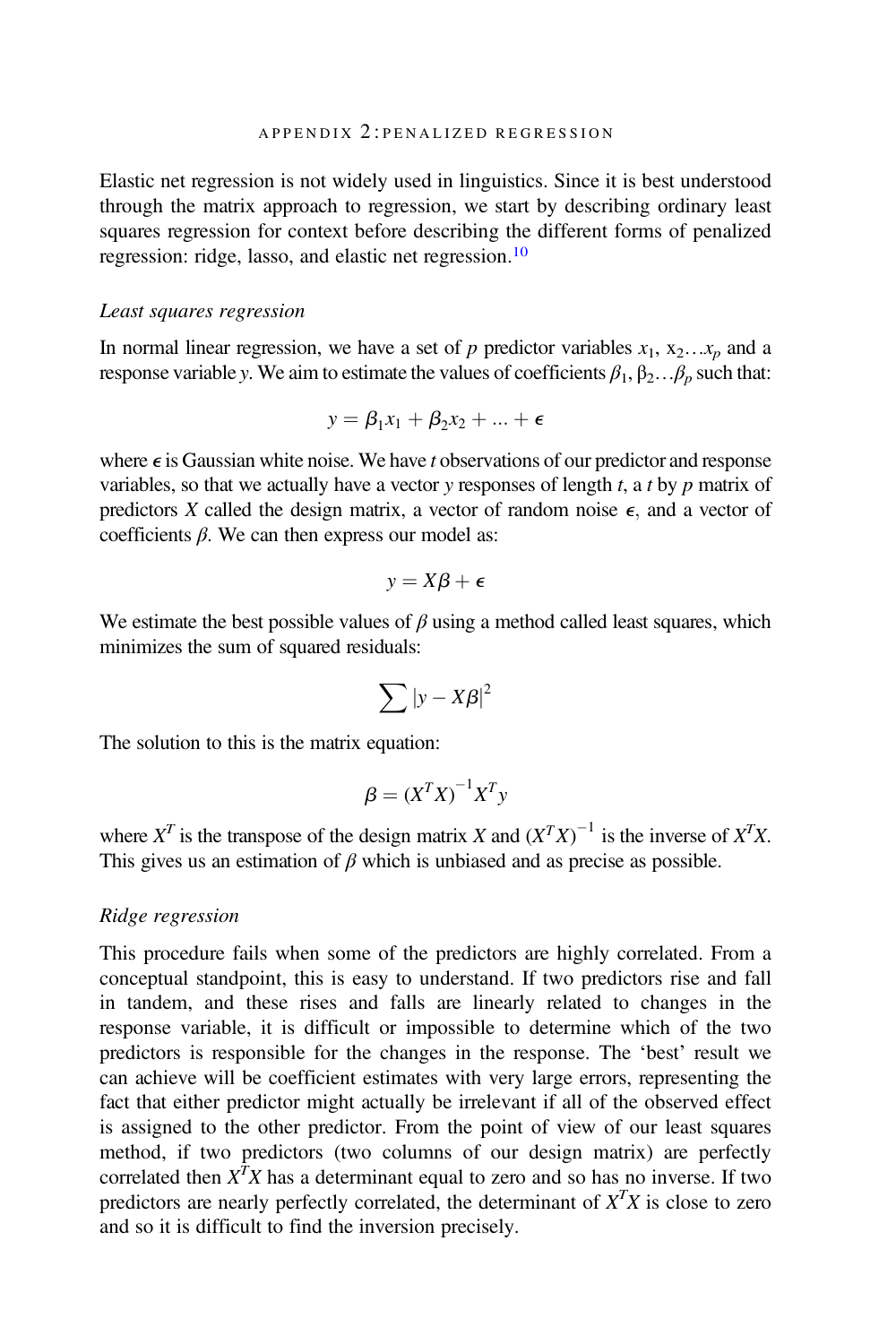In ridge regression, we solve this problem by using a different method of estimating our coefficients. Instead of minimizing the sum of squared residuals, we minimize the following:

$$
\sum ||y - X\beta||^2 + ||\lambda \beta||^2
$$

As a result, in addition to minimizing the residuals, we are also minimizing the coefficients. The solution to this is the following equation:

$$
\beta = (X^T X + \lambda^2)^{-1} X^T y
$$

Because we have added  $\lambda^2$  to  $X^T X$ , we can now find an inverse, even if our design matrix contains columns which are perfectly correlated. The result is no longer a truly unbiased estimate and will tend to underestimate the coefficients, but does give better results in cases of collinearity. The difference between the results of this method and the ordinary least squares method depends on the  $\lambda$  parameter. As we increase  $\lambda$ , we increase the penalty for large coefficients and so increase the degree to which coefficients are minimized: if  $\lambda = 0$  then the result is identical to the least squares method; if  $\lambda = \infty$  then all of our coefficient estimates will be zero. Because we are minimizing the sum of the *square* of the coefficients, this penalty is stronger for larger coefficients. The result is that large coefficients are shrunk to a 'reasonable' size while small coefficients are affected relatively little.

#### Lasso regression

A different approach is Lasso regression (standing for Least Absolute Shrinkage and Selection Operator). Here, instead of minimizing the following:

$$
\sum ||y - X\beta||^2 + ||\lambda \beta||^2
$$

we minimize:

$$
\sum ||y - X\beta||^2 + ||\lambda \beta||
$$

Again, we are penalizing large coefficients: if  $\lambda = 0$  then the result is identical to the least squares method, and if  $\lambda = \infty$  then all of our coefficient estimates will be zero.

However, penalizing the coefficient estimates themselves rather than the squared coefficient estimates gives lasso regression some quite different behaviors to ridge regression. Unlike ridge regression, shrinkage is not greater for larger coefficients, so lasso regression does not offer us a tool to deal with individual inflated coefficient estimates. However, at reasonable values of  $\lambda$ , lasso regression tends to reduce all small coefficients to zero, leaving only the larger coefficients in the model. Thus, lasso regression builds in a form of feature selection: because only the larger coefficients are retained, it tends to give us as simple a model as possible.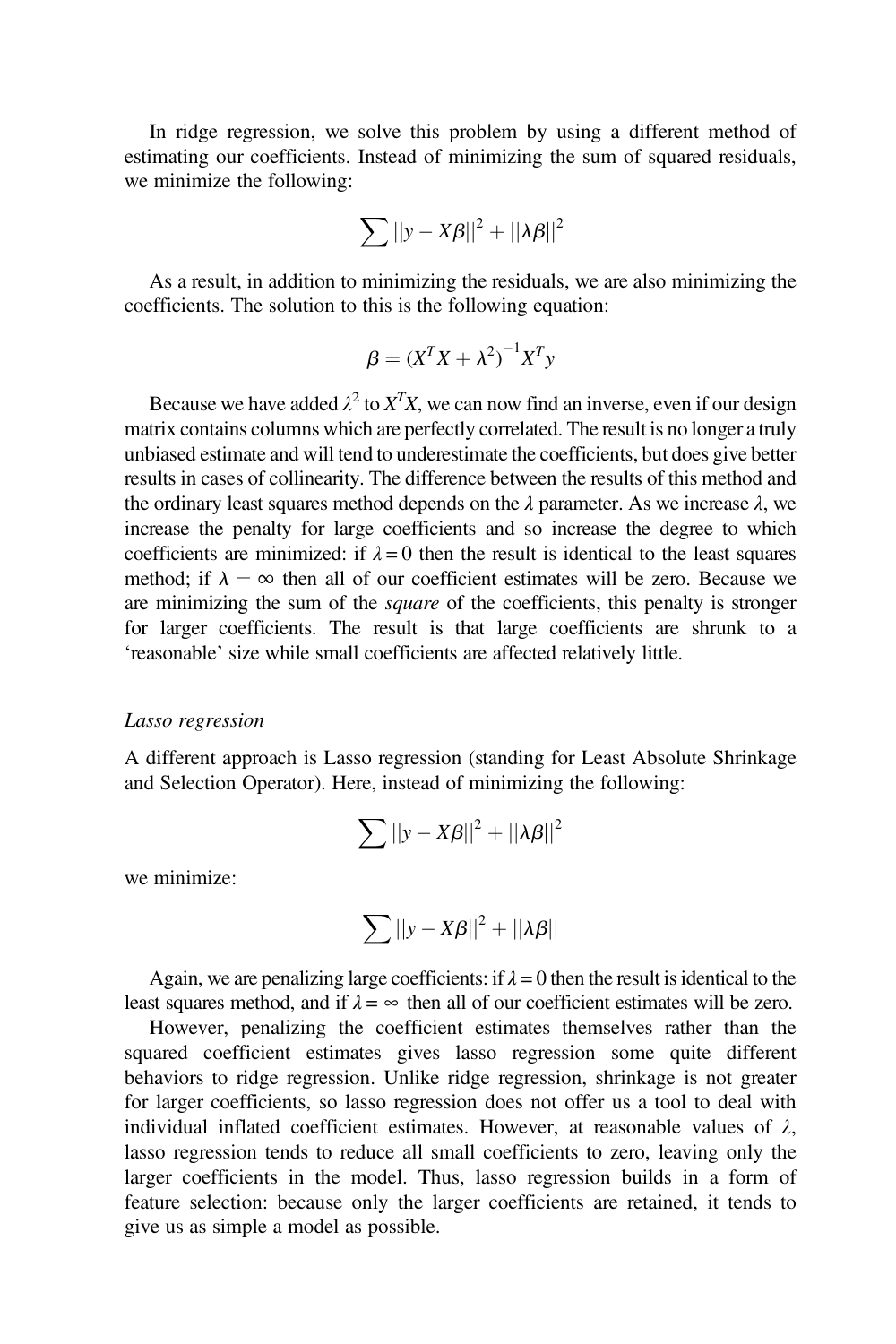## <span id="page-9-0"></span>Elastic net regression

In cases with a very large number of predictors, neither of these options may suffice. With a sufficiently large number of possible predictors, some are likely to be highly correlated, making ridge regression an attractive option. However, variable selection is difficult with ridge regression: with normal regression we might use a stepwise procedure where we use significance tests to progressively add or remove predictors to the model; since there is no straightforward significance test for ridge regression, we cannot follow this approach and are left with a maximally complex model with all the potential predictors.

To solve this problem, we can use elastic net regression, combining the advantages of ridge regression (robust with highly correlated predictors) with lasso regression (automated variable selection). In elastic net regression, we include both the  $\ell_1$ - and  $\ell_2$ - penalty, minimizing the following:

$$
\sum ||y-X\beta||^2 + ||\lambda_2\beta||^2 + ||\lambda_1\beta||
$$

Elastic net regression has some of the properties of ridge and lasso regression: increasing either  $\lambda_1$  or  $\lambda_2$  sufficiently high will shrink all coefficient estimates to zero; if both  $\lambda_1$  and  $\lambda_2$  are equal to zero, the model is the same as the ordinary least squares; the model performs well with highly correlated predictors; very high coefficient estimates are shrunk towards reasonable values; small coefficients are reduced to zero, leaving us with a relatively simple model.

### Parameter setting

We then have to determine the values of  $\lambda_1$  and  $\lambda_2$ . There are two broad approaches to this. One is cross-validation. The idea here is to use the existing data to find the model that best predicts some new dataset. Because we generally cannot acquire a whole new dataset easily, we instead split our existing dataset into a training set and a test set. To avoid some accidental properties of the data we assign to the test set having disproportionate influence over the final model, we can use  $k$ -fold crossvalidation: we divide the dataset into  $k$  equally sized subsets each of which is treated as the test set in turn; we then select the values  $\lambda_1$  and  $\lambda_2$  that perform best on average across all the test sets.

An alternative approach is to select an 'information criterion' measure, a statistic that measures model goodness-of-fit offset by model complexity, such as the Aikaike Information Criterion (AIC). By setting  $\lambda_1$  and  $\lambda_2$  so as to minimize the AIC of the model, we find the model with the optimal trade-off between complexity and fit.

#### APPENDIX NOTES

1. Internal factors only investigated for linking r.

2. However, Becker states that, when the data is broken down into ethnic groups, only the effect of NURSE is consistent and that "no overall pattern for preceding full vowels is evident" (2014:158–159).

3. As with Trudgill and Gordon's (2006) study of Australian English and Nagy and Irwin's (2010) study of New Hampshire English, we might hypothesize that the lack of effect here is due to the fact